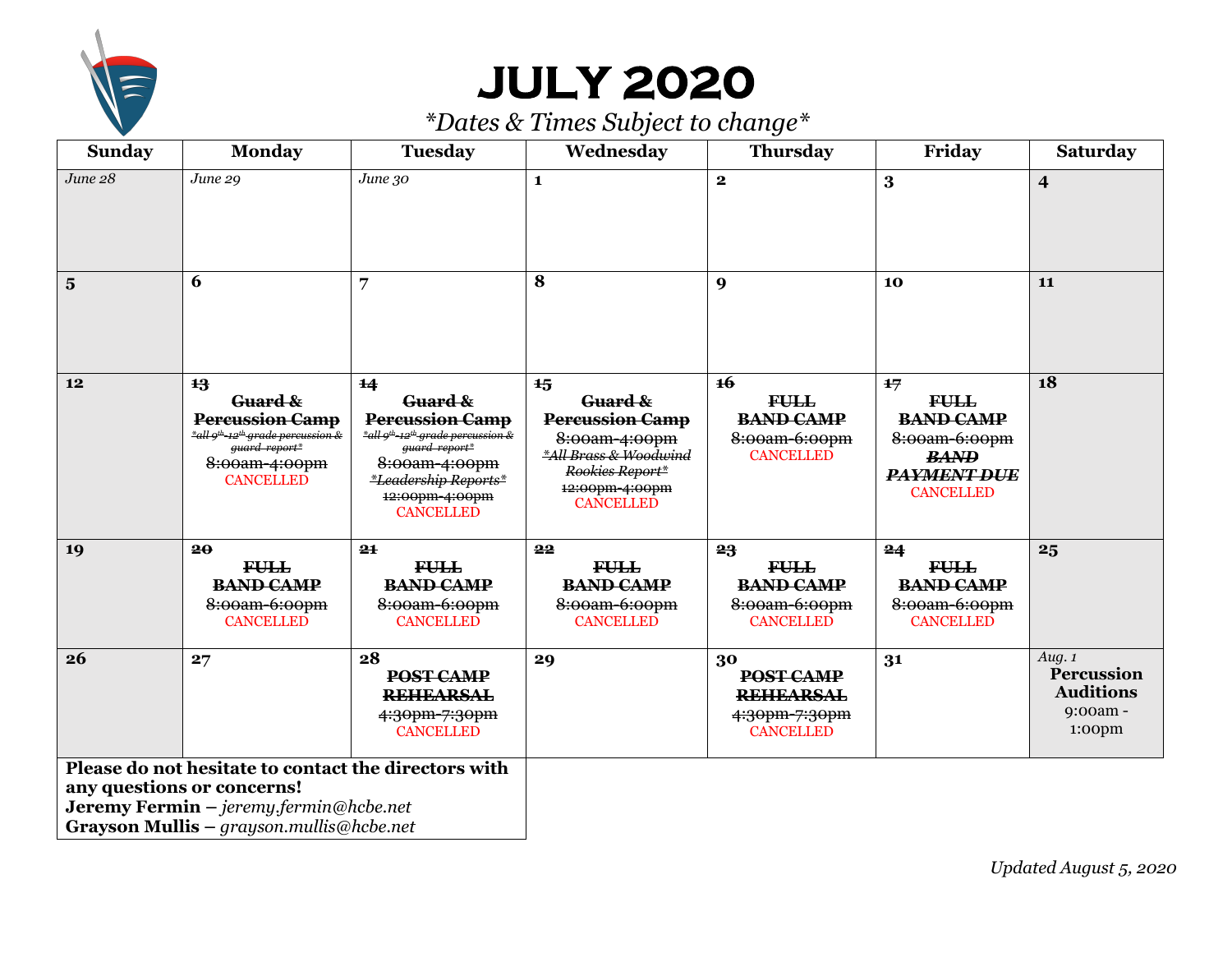

## **AUGUST 2020**

| <b>Sunday</b>                                                                                                                                                                            | <b>Monday</b>                                                          | <b>Tuesday</b>                                                                | Wednesday               | <b>Thursday</b>                                                                      | Friday                                                                                                | <b>Saturday</b>                                                          |
|------------------------------------------------------------------------------------------------------------------------------------------------------------------------------------------|------------------------------------------------------------------------|-------------------------------------------------------------------------------|-------------------------|--------------------------------------------------------------------------------------|-------------------------------------------------------------------------------------------------------|--------------------------------------------------------------------------|
| July 26                                                                                                                                                                                  | July 27                                                                | July 28<br>POST CAMP<br><b>REHEARSAL</b><br>4:30pm-7:30pm<br><b>CANCELLED</b> | July 29                 | July 30<br><b>POST CAMP</b><br><b>REHEARSAL</b><br>4:30pm-7:30pm<br><b>CANCELLED</b> | July 31                                                                                               | $\mathbf{1}$<br><b>Percussion</b><br><b>Auditions</b><br>9:00am - 1:00pm |
| $\overline{\mathbf{2}}$                                                                                                                                                                  | 3                                                                      | $\overline{\mathbf{4}}$                                                       | $\overline{\mathbf{5}}$ | 6<br><b>FIRST DAY OF</b><br><b>SCHOOL</b>                                            | $\overline{7}$                                                                                        | 8                                                                        |
| 9                                                                                                                                                                                        | 10                                                                     | 11<br><b>Regular After</b><br><b>School Rehearsal</b><br>2:20pm-4:30pm        | 12                      | 13<br><b>Regular After</b><br><b>School Rehearsal</b><br>2:20pm-4:30pm               | 14                                                                                                    | 15                                                                       |
| <b>16</b>                                                                                                                                                                                | 17                                                                     | 18<br><b>Regular After</b><br><b>School Rehearsal</b><br>2:20pm-4:30pm        | 19                      | 20<br><b>Regular After</b><br><b>School Rehearsal</b><br>2:20pm-4:30pm               | 21<br>VHS vs. Richmond Hill<br>(AWAY)<br><b>Marching band</b><br><b>Installment #1 Due</b><br>$(*50)$ | 22                                                                       |
| 23                                                                                                                                                                                       | 24<br><b>Regular After</b><br><b>School Rehearsal</b><br>2:20pm-4:30pm | 25<br><b>Regular After</b><br><b>School Rehearsal</b><br>2:20pm-4:30pm        | 26                      | 27<br><b>Regular After</b><br><b>School Rehearsal</b><br>2:20pm-4:30pm               | 28<br><b>OPEN WEEK</b><br>No Football                                                                 | 29                                                                       |
| 30                                                                                                                                                                                       | 31<br><b>Season Opener</b><br><b>Rehearsal</b><br>2:20pm-4:30pm        | Sept. 1<br><b>Regular After School</b><br><b>Rehearsal</b><br>2:20pm-4:30pm   | Sept. 2                 | Sept. 3<br><b>Regular After School</b><br><b>Rehearsal</b><br>2:20pm-4:30pm          | Sept. 4<br>VHS vs. Northside<br>(AWAY)                                                                | Sept. 5                                                                  |
| Please do not hesitate to contact the directors<br>with any questions or concerns!<br><b>Jeremy Fermin</b> $-$ jeremy fermin@hcbe.net<br><b>Grayson Mullis</b> – grayson.mullis@hcbe.net |                                                                        |                                                                               |                         |                                                                                      |                                                                                                       |                                                                          |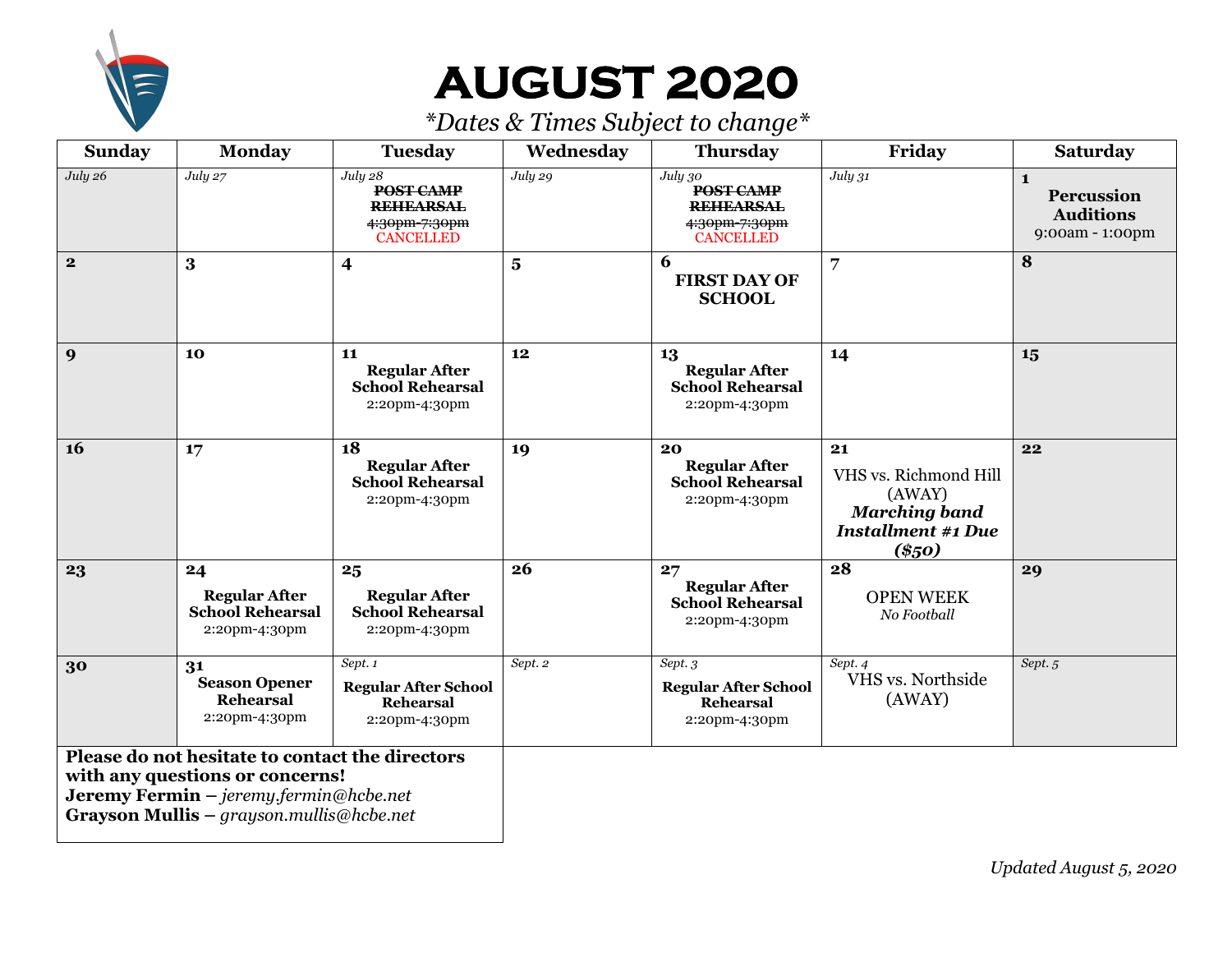

# **SEPTEMBER 2020**

| <b>Sunday</b>                                                                                                                                                                   | <b>Monday</b>                                                        | <b>Tuesday</b>                                                                   | Wednesday    | <b>Thursday</b>                                                           | Friday                                                                                                                      | <b>Saturday</b>         |
|---------------------------------------------------------------------------------------------------------------------------------------------------------------------------------|----------------------------------------------------------------------|----------------------------------------------------------------------------------|--------------|---------------------------------------------------------------------------|-----------------------------------------------------------------------------------------------------------------------------|-------------------------|
| Sept. 30                                                                                                                                                                        | Sept.31<br><b>Season Opener</b><br><b>Rehearsal</b><br>2:20pm-4:30pm | $\mathbf{1}$<br><b>Regular After</b><br><b>School Rehearsal</b><br>2:20pm-4:30pm | $\mathbf{2}$ | 3<br><b>Regular After</b><br><b>School Rehearsal</b><br>2:20pm-4:30pm     | $\overline{\mathbf{4}}$<br>VHS vs. Northside<br>(AWAY)                                                                      | $\overline{\mathbf{5}}$ |
| 6                                                                                                                                                                               | 7<br><b>LABOR DAY</b><br><b>HOLIDAY</b><br>No School                 | 8<br><b>Regular After</b><br><b>School Rehearsal</b><br>2:20pm-4:30pm            | 9            | 10<br><b>Regular After</b><br><b>School Rehearsal</b><br>2:20pm-4:30pm    | 11<br>Home Opener<br><b>VHS vs. West Laurens</b><br>(HOME)<br><b>Marching band</b><br><b>Installment #1 Due</b><br>$(*100)$ | 12                      |
| 13                                                                                                                                                                              | 14                                                                   | 15<br><b>Regular After</b><br><b>School Rehearsal</b><br>2:20pm-4:30pm           | <b>16</b>    | 17<br><b>Regular After</b><br><b>School Rehearsal</b><br>2:20pm-4:30pm    | 18<br>VHS vs. Jones Co.<br>(HOME)                                                                                           | 19                      |
| 20                                                                                                                                                                              | 21                                                                   | 22<br><b>Regular After</b><br><b>School Rehearsal</b><br>2:20pm-4:30pm           | 23           | 24<br><b>Regular After</b><br><b>School Rehearsal</b><br>2:20pm-4:30pm    | 25<br>VHS vs. Perry<br>(AWAY)                                                                                               | 26                      |
| 27                                                                                                                                                                              | 28                                                                   | 29<br><b>Regular After</b><br><b>School Rehearsal</b><br>2:20pm-4:30pm           | 30           | Oct.1<br><b>Regular After</b><br><b>School Rehearsal</b><br>2:20pm-4:30pm | Oct. 2<br><b>OPEN</b><br><b>WEEK</b><br>No football                                                                         | Oct. $3$                |
| Please do not hesitate to contact the directors with<br>any questions or concerns!<br>Jeremy Fermin - jeremy.fermin@hcbe.net<br><b>Grayson Mullis</b> – grayson.mullis@hcbe.net |                                                                      |                                                                                  |              |                                                                           |                                                                                                                             |                         |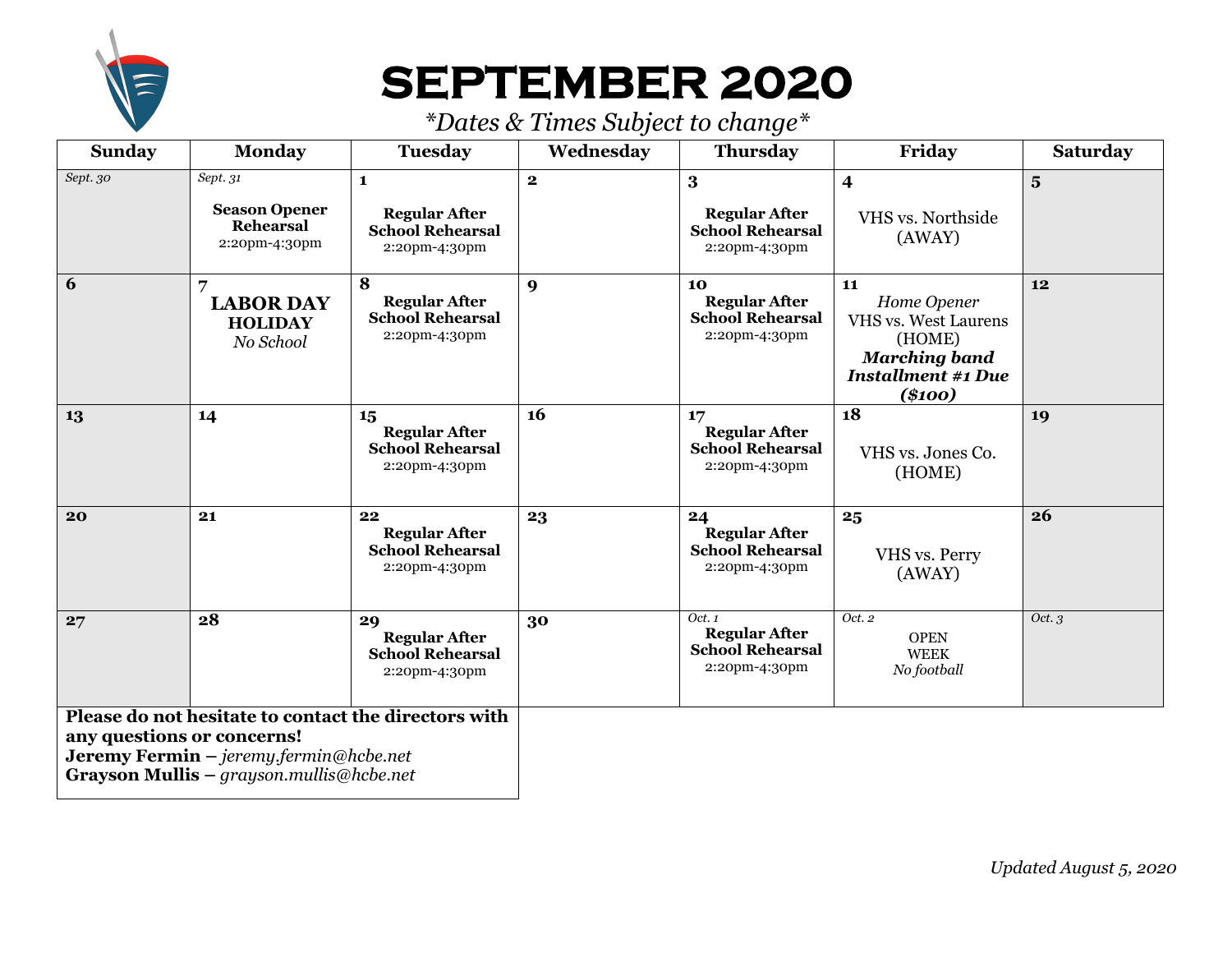

# **OCTOBER 2020**

*\*Dates & Times Subject to change\**

| <b>Sunday</b>           | <b>Monday</b>                     | <b>Tuesday</b>                                                         | Wednesday                         | <b>Thursday</b>                                                        | Friday                                                                                        | <b>Saturday</b> |
|-------------------------|-----------------------------------|------------------------------------------------------------------------|-----------------------------------|------------------------------------------------------------------------|-----------------------------------------------------------------------------------------------|-----------------|
| Sept. 27                | Sept. 28                          | Sept. 29                                                               | Sept. 30                          | <b>Regular After</b><br><b>School Rehearsal</b>                        | $\mathbf{2}$<br><b>OPEN WEEK</b><br>No football<br><b>Marching band</b><br><b>Balance Due</b> | 3               |
| $\overline{\mathbf{4}}$ | $\overline{\mathbf{5}}$           | 6<br><b>Regular After</b><br><b>School Rehearsal</b><br>2:20pm-4:30pm  | 7                                 | 8<br><b>Regular After</b><br><b>School Rehearsal</b><br>2:20pm-4:30pm  | 9<br><b>TEACHER WORKDAY</b><br>VHS vs. Oconee Co.<br>(AWAY)                                   | <b>10</b>       |
| 11                      | 12<br><b>FALL</b><br><b>BREAK</b> | 13<br><b>FALL</b><br><b>BREAK</b>                                      | 14<br><b>FALL</b><br><b>BREAK</b> | 15<br><b>FALL</b><br><b>BREAK</b>                                      | 16<br><b>FALL</b><br><b>BREAK</b><br>VHS vs. Houston Co.<br>(HOME)                            | 17              |
| 18                      | 19                                | 20<br><b>Regular After</b><br><b>School Rehearsal</b><br>2:20pm-4:30pm | 21                                | 22<br><b>Regular After</b><br><b>School Rehearsal</b><br>2:20pm-4:30pm | 23<br>VHS vs. Wayne Co.<br>(HOME)                                                             | 24              |
| 25                      | 26                                | 27<br><b>Regular After</b><br><b>School Rehearsal</b><br>2:20pm-4:30pm | 28                                | 29<br><b>Regular After</b><br><b>School Rehearsal</b><br>2:20pm-4:30pm | 30<br><b>OPEN</b><br><b>WEEK</b><br>No football                                               | 31              |

*\*\*Be prepared for possible competition or festival performance opportunities during the month of October. Many competitions have been cancelled, however there is a possibility that we do a festival performance. We will let you know the moment we know anything\*\**

**Please do not hesitate to contact the directors with any questions or concerns! Jeremy Fermin –** *jeremy.fermin@hcbe.net* **Grayson Mullis –** *grayson.mullis@hcbe.net*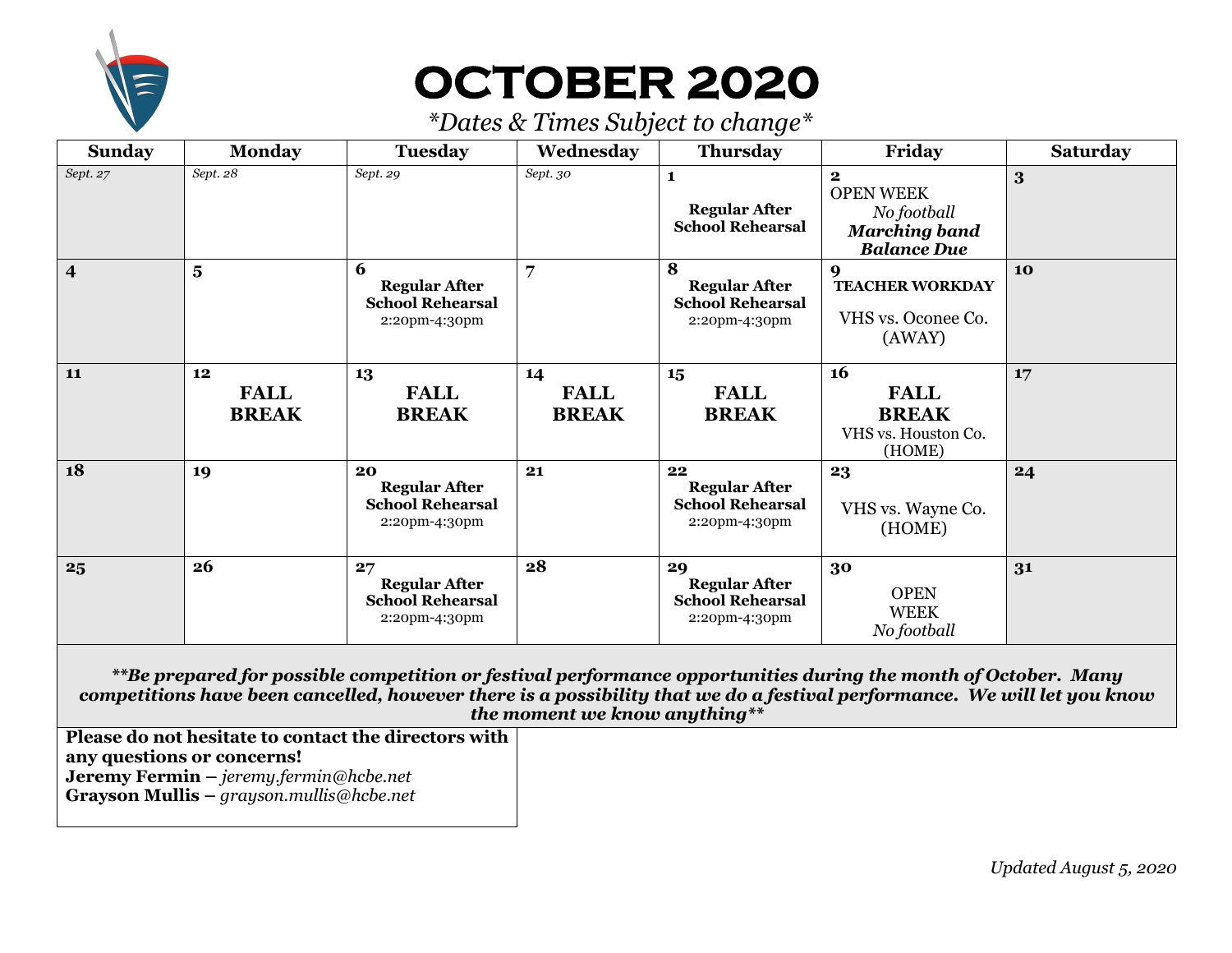

# **NOVEMBER 2020**

| <b>Sunday</b>                                                                                                                                                            | <b>Monday</b>                             | <b>Tuesday</b>                                                         | Wednesday                                                                                    | <b>Thursday</b>                                                        | Friday                                                                | <b>Saturday</b> |
|--------------------------------------------------------------------------------------------------------------------------------------------------------------------------|-------------------------------------------|------------------------------------------------------------------------|----------------------------------------------------------------------------------------------|------------------------------------------------------------------------|-----------------------------------------------------------------------|-----------------|
| $\mathbf{1}$                                                                                                                                                             | $\mathbf{2}$                              | 3<br><b>Regular After</b><br><b>School Rehearsal</b><br>2:20pm-4:30pm  | $\overline{\mathbf{4}}$                                                                      | 5<br><b>Regular After</b><br><b>School Rehearsal</b><br>2:20pm-4:30pm  | 6<br>VHS vs. Coffee Co.<br>(HOME)                                     | 7               |
| 8                                                                                                                                                                        | $\boldsymbol{9}$                          | 10<br><b>Regular After</b><br><b>School Rehearsal</b><br>2:20pm-4:30pm | 11<br><b>VETERANS</b><br><b>DAY</b><br><b>Veterans Day Concert</b><br>(Tentative)<br>11:00am | 12<br><b>Regular After</b><br><b>School Rehearsal</b><br>2:20pm-4:30pm | 13<br>VHS vs. Ware Co.<br>(AWAY)                                      | 14              |
| 15                                                                                                                                                                       | 16                                        | 17<br><b>Regular After</b><br><b>School Rehearsal</b><br>2:20pm-4:30pm | 18                                                                                           | 19<br><b>Regular After</b><br><b>School Rehearsal</b><br>2:20pm-4:30pm | 20<br><b>VHS vs. Warner Robins</b><br>(HOME)                          | 21              |
| 22                                                                                                                                                                       | 23<br><b>THANKSGIVING</b><br><b>BREAK</b> | 24<br><b>THANKSGIVING</b><br><b>BREAK</b>                              | 25<br><b>THANKSGIVING</b><br><b>BREAK</b>                                                    | 26<br><b>THANKSGIVING</b><br><b>BREAK</b>                              | 27<br><b>THANKSGIVING</b><br><b>BREAK</b><br>1st Round State Playoffs | 28              |
| 29                                                                                                                                                                       | 30                                        | Dec. 1                                                                 | Dec. 2                                                                                       | Dec.3                                                                  | Dec. 4<br>2 <sup>nd</sup> Round State Playoffs                        | Dec.5           |
| Please do not hesitate to contact the directors<br>with any questions or concerns!<br>Jeremy Fermin - jeremy.fermin@hcbe.net<br>Grayson Mullis - grayson.mullis@hcbe.net |                                           |                                                                        |                                                                                              |                                                                        |                                                                       |                 |